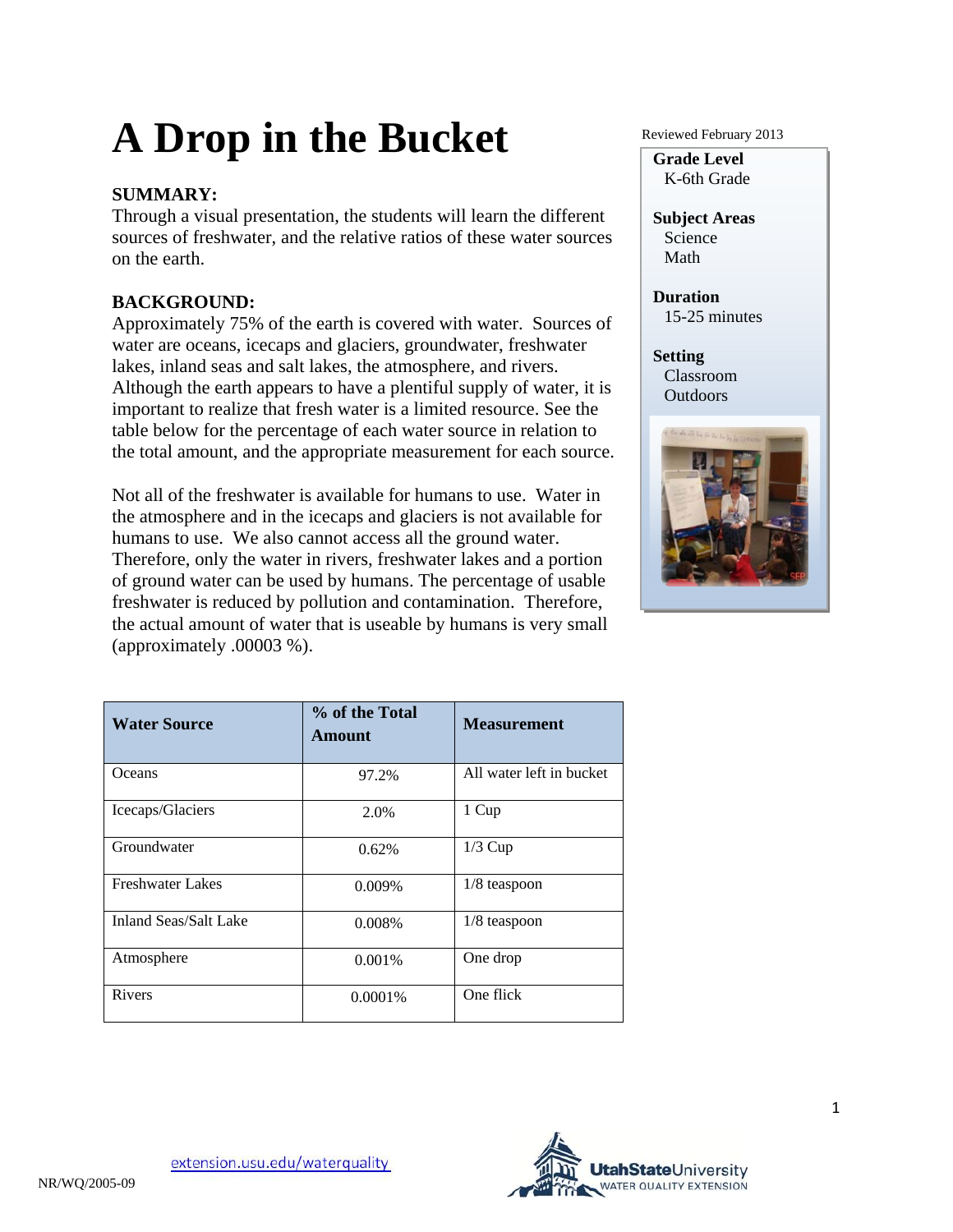#### **MATERIALS:**

- Map of world or globe
- 5-gallon water container
- Measuring cups
- Eye dropper
- 5 gallons of water
- Small, clear container
- Water distribution worksheet (found at end of lesson)

#### **PROCEDURE:**

- 1. Show students the globe or map of the world and ask them what the blue represents (water). Ask them what percentage is covered by water (75%). Ask the students if all the water is available for humans to use.
- 2. Show the students the 5 gallons of water in the container. Explain that the 5 gallons represents all the water on the earth.
- 3. Ask the students to think about the different places we find water. In what area do we find the majority of the water on earth (oceans). Tell them that because the majority of the water is in the ocean, we will leave that water in the bucket. We will be taking out all the water that is from a source other than the ocean.
- 4. Ask students to name sources of water. As they give you answers, remove the correct amount of water for the area (refer to chart in the background section), and place it into the clear container.
- 5. After you have removed all the different water sources (other than oceans), ask the students if all the water you have removed is useable by humans.
- 6. Discuss the sources, and put the water back into the bucket with the ocean water if it is not usable by humans (icecaps/glaciers, some of the groundwater, inland seas/salt lakes and the atmosphere). Show the students the small amount of water that is left for humans to use.

#### **WRAP-UP:**

Review the sources of freshwater on the earth, and how little water is available for human use. Discuss ways students can conserve water in their homes, schools, and communities.

- Don't leave the water running while brushing your teeth.
- Limit your showers to 10 minutes or less.
- Look around your house for leaky faucets and ask your parents to fix them.
- Keep a pitcher of water in the refrigerator so you don't have to run the faucet and wait for the water to cool.
- Clean your sidewalks with a broom, not a hose.



extension.usu.edu/waterquality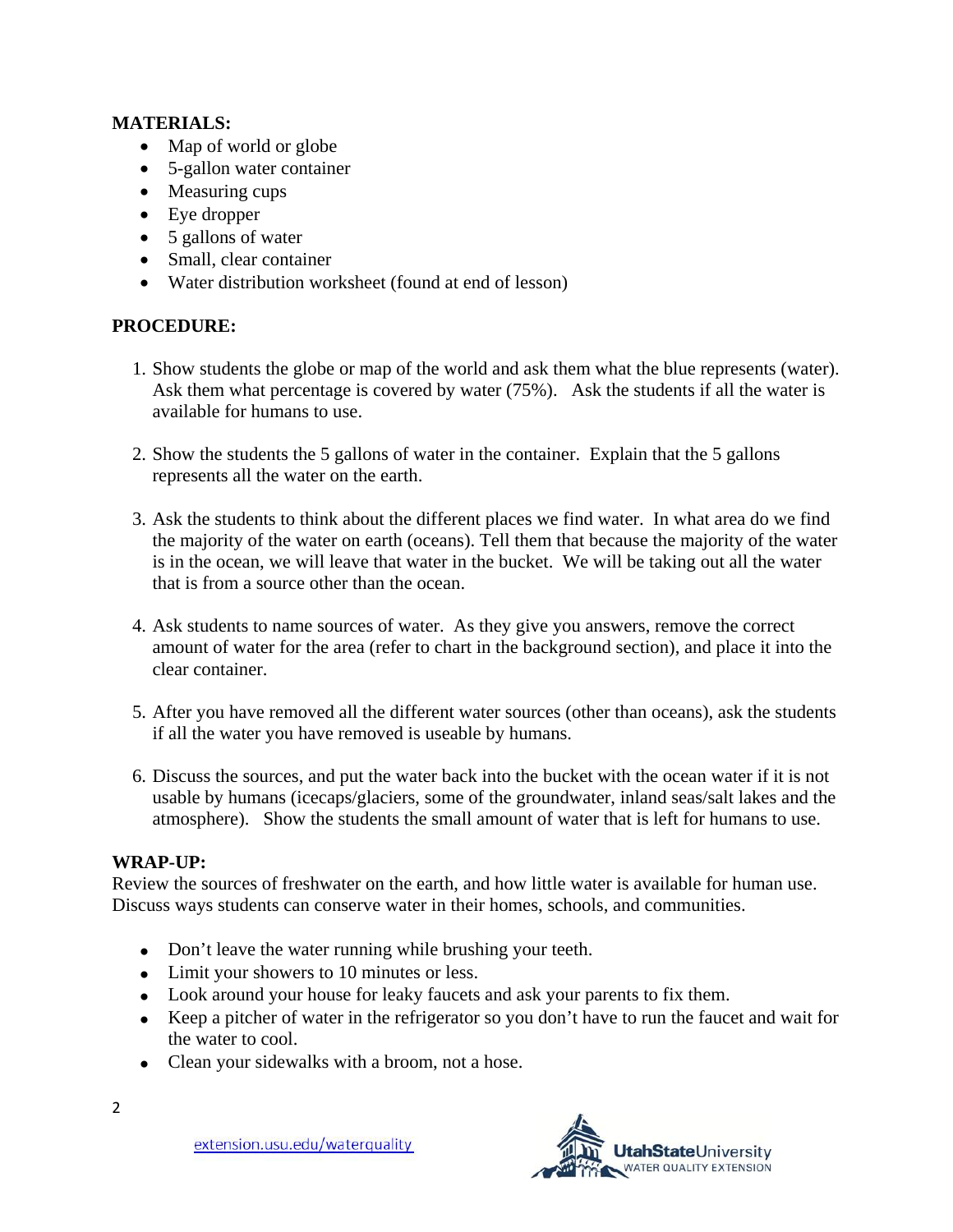- Wash your car or dog on the lawn instead of the driveway, this way your lawn gets watered too.
- Only wash full loads of dishes and laundry.
- Discuss ways students can help reduce pollution to the already small amount of water available to humans.
- Don't use excessive amounts of fertilizers or pesticides around your house. They can wash into the storm drains and end up in a stream.
- Never put something down a storm drain that may hurt a fish.
- Don't be a litterbug. Always dispose of trash in a proper container, not in the water.
- Make sure that your family car doesn't leak oil or antifreeze. This can wash into the water and be dangerous for fish, birds, even cats and dogs.
- Walk only on existing trails when near the water to help reduce erosion.

#### **EXTENSIONS:**

- Hand out copies of the worksheet to have students fill in the percentage they think is in each location before going through it as a class. They can work in groups or individually.
- Ask the students if we can make more water. Discuss the water cycle (this can lead into the Incredible Journey lesson).
- Talk about how pollutants or contaminants would affect our water supply (this can lead into the Water Quality and Aquatic Macroinvertebrates lesson found at extension.usu.edu/waterqualtiy).

\*Adapted from the "Drop in a Bucket" lesson found in Project WET. Utah State is an affirmative action/equal opportunity institution. NR/WQ/2005-09